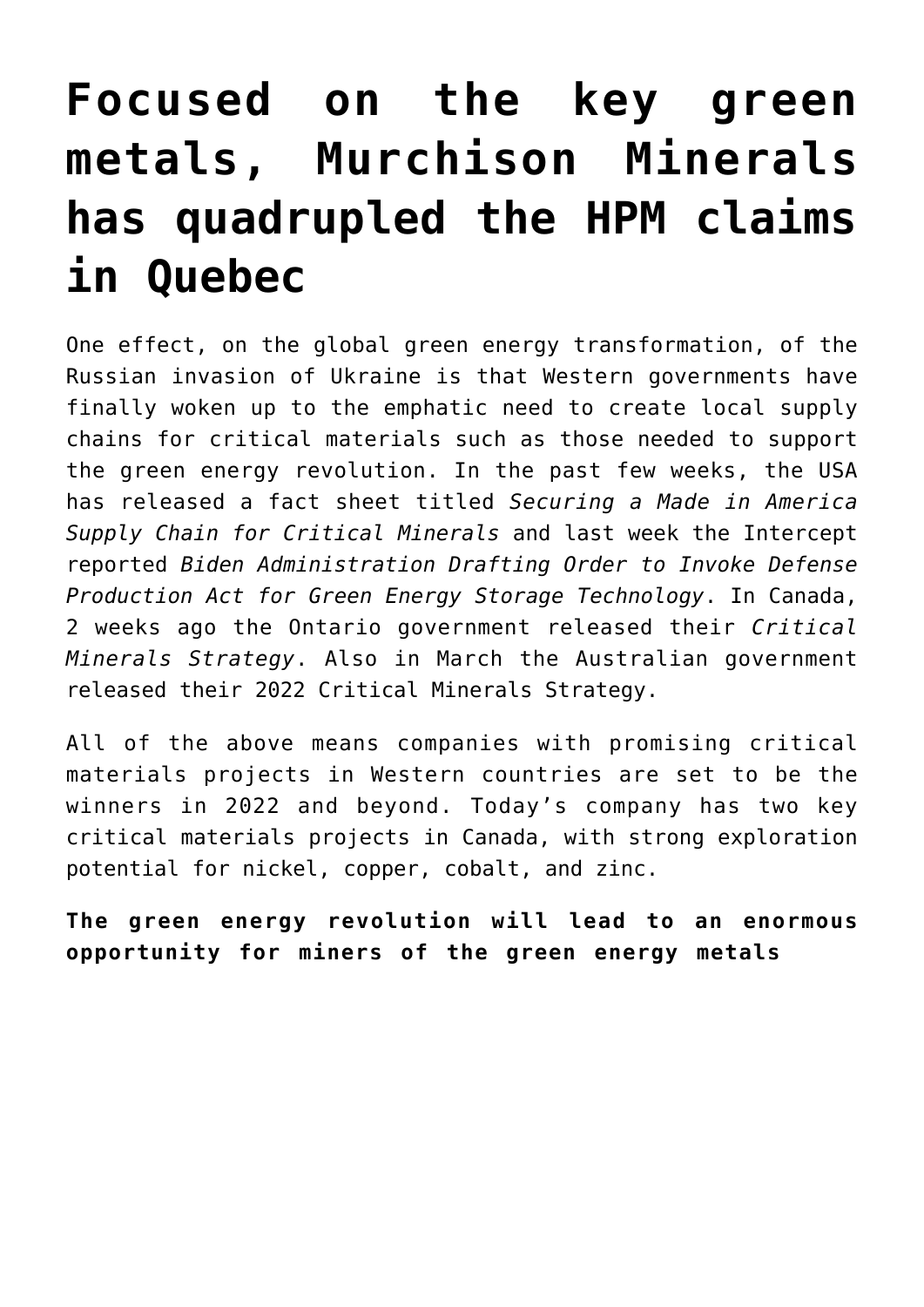As countries accelerate their efforts to reduce greenhouse gas emissions, clean energy technologies are becoming one of the fastest growing segments of the economy. Some of the main inputs in these new technologies are critical metals like Copper, Cobalt, Nickel, and Zinc.

#### Source: [Murchison Minerals website](https://murchisonminerals.ca/)

[Murchison Minerals Ltd.'](https://murchisonminerals.com/)s (TSXV: MUR | OTCQB: MURMF) (Murchison) two Canadian projects are:

- HPM (Haut-Plateau de la Manicouagan) Project Nickel sulphide‐copper‐cobalt project (Quebec) (100% owned)
- BMK (Brabant‐McKenzie) Deposit Copper‐zinc-precious metals project (Saskatchewan) (100% owned)

Both of the above are at the exploration stage with multiple strong targets for drilling.

## **HPM (Haut-Plateau de la Manicouagan) Project (100% owned)**

The HPM <code>Project</code> has a dominant land position of 576 km $^2$  with camp scale Ni-Cu-Co potential. It has rail access within 8 km of project area and is 225 km to Port of Sept Iles. Murchison has recently completed an [acquisition of an additional 43,689](https://investorintel.com/markets/technology-metals/technology-metals-news/murchison-minerals-quadruples-100-owned-hpm-land-package-as-a-result-of-the-inaugural-drill-program-at-the-ni-cu-co-project/) [hectares](https://investorintel.com/markets/technology-metals/technology-metals-news/murchison-minerals-quadruples-100-owned-hpm-land-package-as-a-result-of-the-inaugural-drill-program-at-the-ni-cu-co-project/) of mineral claims.

The Project has upwards of 50 anomalous EM targets identified. The [best historical result](https://murchisonminerals.ca/wp-content/uploads/2022/03/Murchison-Minerals-Corporate-11FEB2022-Final.pdf) is at the Barre de Fer Deposit and is **43.18 m of 1.74% nickel, 0.90% copper and 0.09% cobalt**.

At the 1.95 km long PYC geophysical anomaly, mineralization has been outlined so far over a strike length of ~550 metres. Murchison's inaugural drill program was completed at the PYC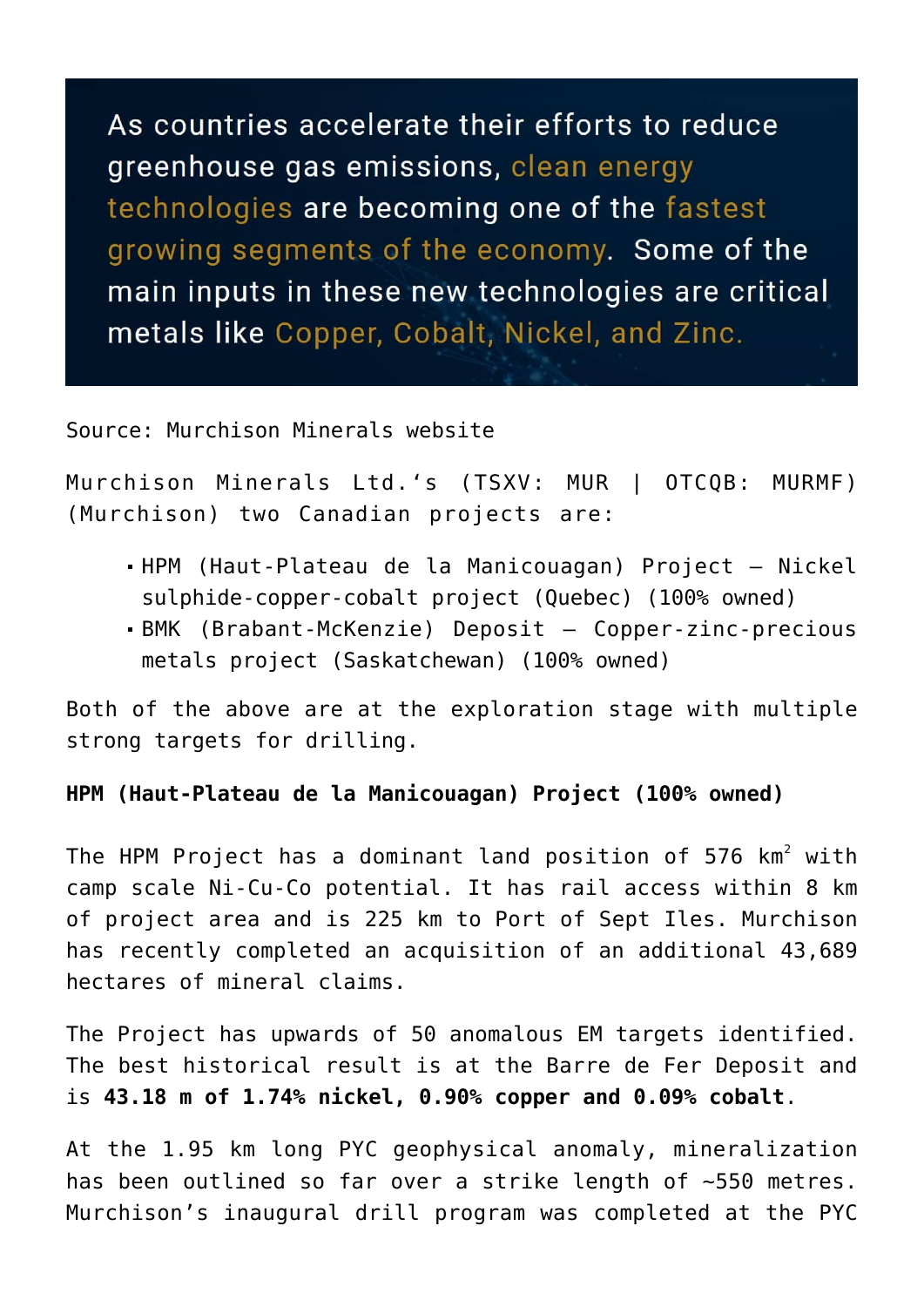target in December 2021 with assay results below and others expected soon. Murchison has already [reported:](https://investorintel.com/markets/technology-metals/technology-metals-news/murchison-minerals-quadruples-100-owned-hpm-land-package-as-a-result-of-the-inaugural-drill-program-at-the-ni-cu-co-project/) "Intersected sulphide mineralization in all holes completed in 2021 at the PYC target- portable Niton X-ray fluorescence (XRF) spectrometer analyses confirm the presence of nickel, copper and cobalt within the sulphide intervals." And, "sulphide mineralization in drill core from PYC is similar to that observed on surface where 2021 backpack drill core samples assayed up to 0.79% Ni, 0.14% Cu, and 0.15% Co." The recently [announced](https://investorintel.com/markets/technology-metals/technology-metals-news/murchison-minerals-confirms-broad-intervals-of-ni-cu-co-sulphide-mineralization-at-the-pyc-target-on-the-hpm-project-receives-first-batch-of-assay-results/) assay results at PYC included:

- Hole PYC21-007 drilled to a depth of 158 m included **25.5 m grading 0.30% Ni Eq** (72.5 m to 98.0 m) and 27.41 m grading 0.23% Ni Eq (3.24 m to 30.65 m).
- Hole PYC21-008 drilled to a depth of 182 m included **39.5 m grading 0.24% Ni Eq** (5.5 m to 45.0 m) and 13.0 m grading 0.27% Ni Eq (From 75.0 m to 88.0 m).

*Note: Murchison still has assays pending from the remaining six holes at the PYC target, which tested 0.55 km of the 1.95 km strike length.*

At the Syrah target (just 350 m from the Barre de Fer Deposit), Murchison has recently [reported](https://investorintel.com/markets/technology-metals/technology-metals-news/murchison-minerals-delineates-additional-ni-cu-co-mineralization-at-the-syrah-target-on-the-100-owned-hpm-project-in-quebec/) some 2021 outcrop assay results with more to come soon. The results included a newly discovered mineralization to the northeast extending the surface strike length by approximately 200 metres and assaying as high as **0.69% Ni Equivalent** (0.42% Ni, 0.10% Cu, 0.08% Co). Murchison [stated:](https://investorintel.com/markets/technology-metals/technology-metals-news/murchison-minerals-delineates-additional-ni-cu-co-mineralization-at-the-syrah-target-on-the-100-owned-hpm-project-in-quebec/) "Today's results confirm Ni-Cu-Co sulphide mineralized outcrops and sub-crops over approximately a 375 metre strike length, within the footprint of an approximately 600-metre-long conductive geophysical anomaly at the Syrah Target."

#### **BMK (Brabant‐McKenzie) Deposit (100% owned)**

The BMK Deposit is on a 627 km2 land package which has year round road and power access. It has an [Indicated Resource](https://murchisonminerals.com/site/assets/files/5818/murchison_minerals_corporate_presentation_september_14.pdf)